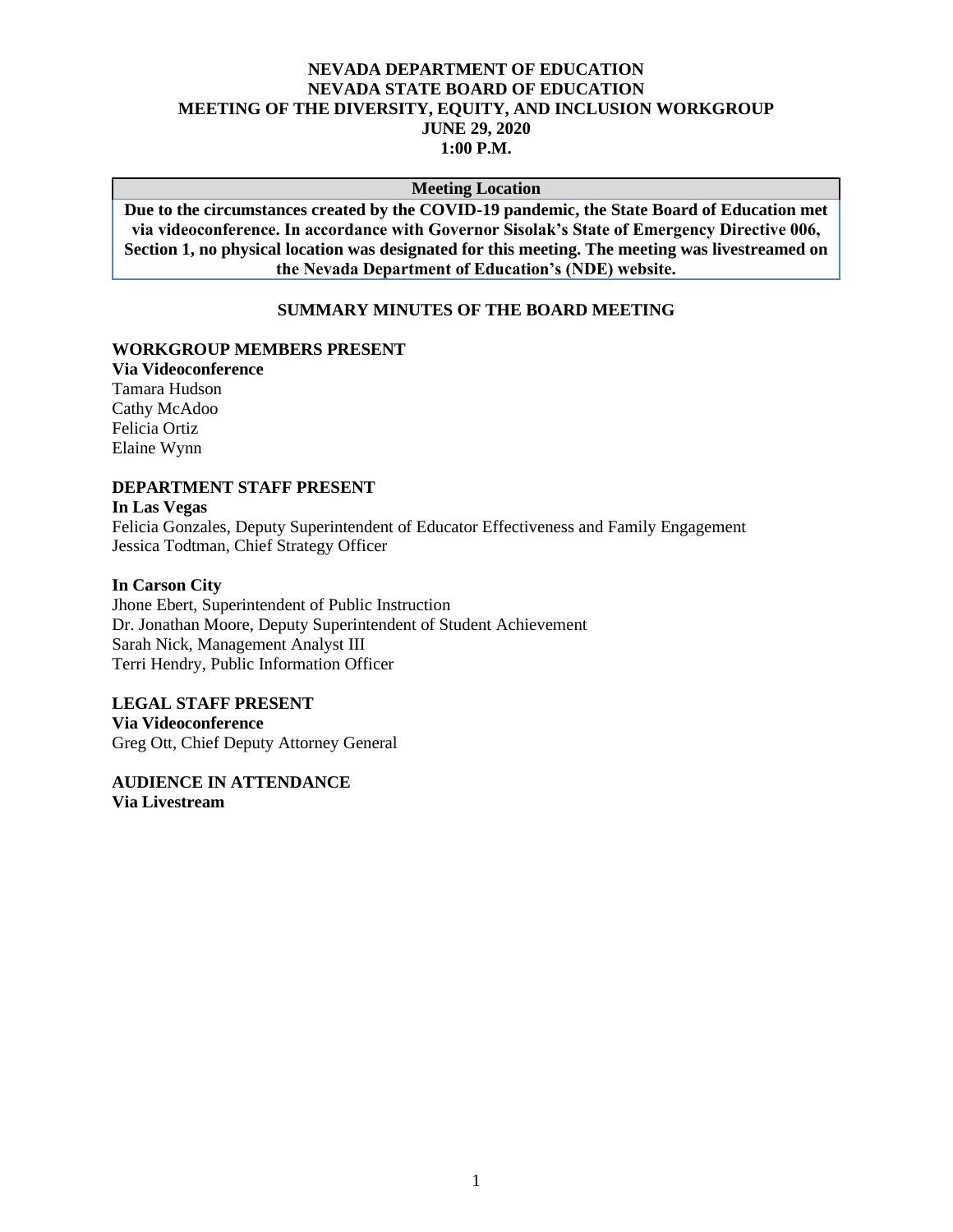# **1: CALL TO ORDER; ROLL CALL; PLEDGE OF ALLEGIANCE**

Meeting called to order at 1:06 P.M. by President Elaine Wynn. Quorum was established. President Wynn led the Pledge of Allegiance.

# **2: PUBLIC COMMENT #1**

*Public comment was submitted via email and distributed to Members of the Workgroup.*

The Nevada Immigrant Coalition submitted public comment regarding School Reopening Plans. (*A complete copy of the statement is available in Appendix A)*

#### **3: INFORMATION AND DISCUSSION REGARDING THE CHARGE OF THE DIVERSITY, EQUITY, AND INCLUSION WORKGROUP OF THE NEVADA STATE BOARD OF EDUCATION**

Superintendent Ebert thanked President Wynn and the members of the Workgroup for their policymaking leadership; she outlined several options for the charge of the Workgroup.

First was providing direction to staff and offering support to the Department regarding equity work, similar to their duties as Board members. This could also include bringing policy recommendations to the full Board. The Superintendent highlighted the opportunities around diversity, equity, and inclusion that may come up in the anticipated Special Session of the Nevada Legislature, as well as the importance of convening and collaborating with stakeholders and constituents. Specifically, focus may be directed to bridging and closing the gaps in access and opportunity exacerbated by the COVID-19 pandemic.

President Wynn asked if the Workgroup were to convey policy directives, would Superintendent Ebert be able to advance them, or would they need to be reviewed by the Board. Chief Deputy Attorney General Greg Ott noted that the Workgroup would need to make recommendations to the Board, which could then vote and provide direction to the Department.

President Wynn expressed that the issue of equity was the focus of the group, however presentations from district leaders and the Governor's Office of Science, Innovation & Technology (OSIT) at the June 4 Board meeting emphasized that the digital divide was the greatest issue to be addressed given distance learning as required by the pandemic. Access to devices is a critical issue in Nevada which, when compounded by existing risk factors, will impede learning for vulnerable students. Member Tamara Hudson agreed, and emphasized how the digital divide only widened existing opportunity and achievement gaps for vulnerable students

## [*Due to technical difficulties, the meeting was halted and resumed*]

Member Hudson shared her experience teaching preschool at a distance, highlighting the struggle to maintain their attention, maintain their connectivity, and ensure their access, while relying on parental engagement. President Wynn asked about the ability Member Hudson had to reconnect with students if they were absent; Member Hudson responded that this was usually at the discretion of the teacher; usually it is via phone, letter, or email, but some teachers visited homes as well.

Member Felicia Ortiz expressed that she initially campaigned for the Board to serve as representation for the Latinx population in Clark County and Nevada. Member Ortiz emphasized the importance of students seeing themselves represented in their teachers, administrators, and school leadership. She attested that to this day on the Board, there are things that are said or done not in the best interest of all kids, whether in the use of language or reporting, etc. Reflecting on the COVID-19 pandemic and the Black Lives Matter movement, she felt there was an opportunity to address equity, including racism, within educational systems.

Member Cathy McAdoo expressed how rural districts struggle for resources, including broadband access. She felt this was a large contributor to the digital divide. In addition, she expressed concern about the lack of the safe and caring environment that schools provide during prolonged distance learning.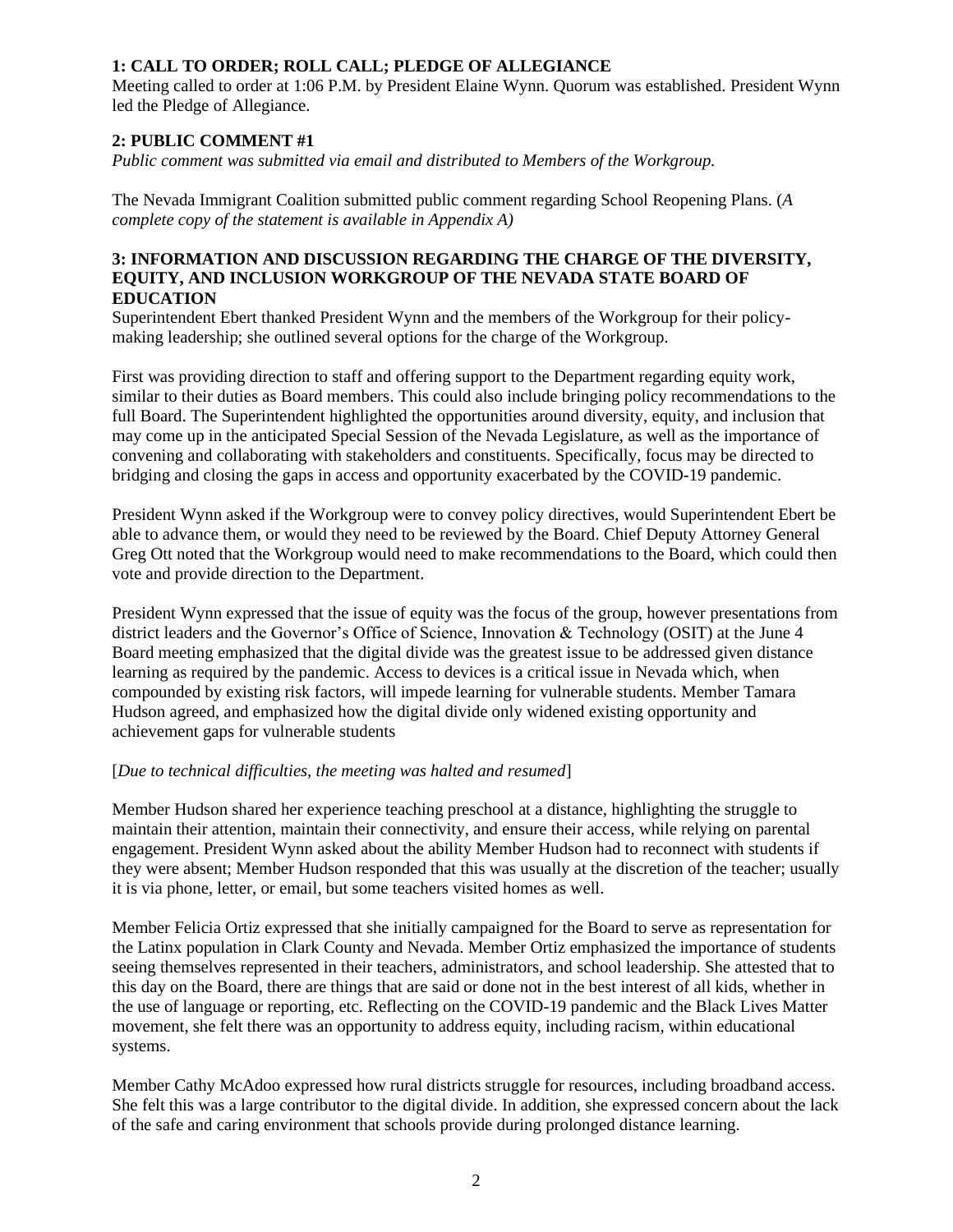President Wynn asked Superintendent Ebert to report on the status of efforts to close the digital divide. Superintendent Ebert reported that school districts were asked to report how many devices they currently have, have many they have on order, how many they need, etc. Data has also been broken down into those students that did not have any access; those that had inadequate access – such as multiple students in a home sharing a single device or data plan - and those with adequate access (also referred to as unserved, underserved, and served). Districts should have that information to the Department no later than October 1 per Guidance Memo 20-05, which aligns with validation day for student enrollment counts. The Department is also working with OSIT to expand broadband access.

Member Ortiz asked if the Workgroup could draft a letter to Nevada's federal representatives requesting that connectivity be made a funding priority to provide access to students in their homes. Just as federal funding is provided to provide nutrition services, students now need broadband services. She asked that training for teachers, suggested by Member Hudson, also be included.

Superintendent Ebert noted that the Digital Engineers would be launched within the next few weeks and would serve as a resource for professional development and training of teachers in delivering digital learning and distance education. Responding to Member Ortiz regarding CARES Act funding, the Superintendent noted that 90% of CARES funding went directly via a formulaic allocation to local education agencies – districts – and that some school districts did intend to use a portion of those funds to address the digital divide. CARES funding available to the State, including GEER funds, are being reviewed to address needs including for hotspots, devices, etc.

Superintendent Ebert clarified that school districts have been reporting the number of devices they have available and have deployed; the issue is understanding connectivity in the home. In devices, Superintendent Ebert approximated a Statewide deficit between 80-90,000 devices. However, there is data that approximately 30,000 students in Nevada have absolutely zero access to broadband; additional issues of connectivity are still being researched. The Department is currently working with Cox Communications, as well as T-Mobile, in coordination with OSIT to provide access to broadband.

Responding to Member Ortiz, Superintendent Ebert noted that funding is based upon enrollment – not attendance – and that families who may decide to enroll their children in private schools or switch to homeschooling are still reported to the district; those children would not be "lost." Large variations in enrollment may affect budgets; districts are aware of the possibility and it is a consideration.

President Wynn asked that Brian Mitchell, Director of the Governor's Office of Science, Innovation & Technology be invited to present again at the July 23, 2020 Board meeting.

President Wynn emphasized the importance of communication and dialogue, especially in equity work and the improvement of systems.

Member McAdoo mentioned the work Nevada Gold Mines was doing for broadband in Elko; she also thanked Superintendent Ebert for the work she was doing.

# **4: INFORMATION AND DISCUSSION REGARDING THE 2020 STATEWIDE PLAN FOR THE IMPROVEMENT OF PUPILS**

Member Ortiz noted that she reviewed the 2020 Statewide Plan for the Improvement of Pupils (STIP) with an equity lens and had sent her comments so far to Superintendent Ebert. She asked that "access" be defined, as it was used in two of the STIP's goals. To Member Ortiz, the STIP's use of access read as the presence of, rather than the ability to engage with. Member Ortiz also expressed apprehension with the phrase "families in poverty," as families do not choose to live in poverty; she prefers the term "lowincome." She felt this illustrated the larger issue of language use. She also emphasized the importance of using "multilingual" where possible, as Nevada is multilingual, not monolingual. Member Hudson supported Member Ortiz's emphasis on language use.

Member Ortiz finally reflected on the need for a summary of the STIP which was in more accessible language, such as 8<sup>th</sup> grade reading level English and Spanish.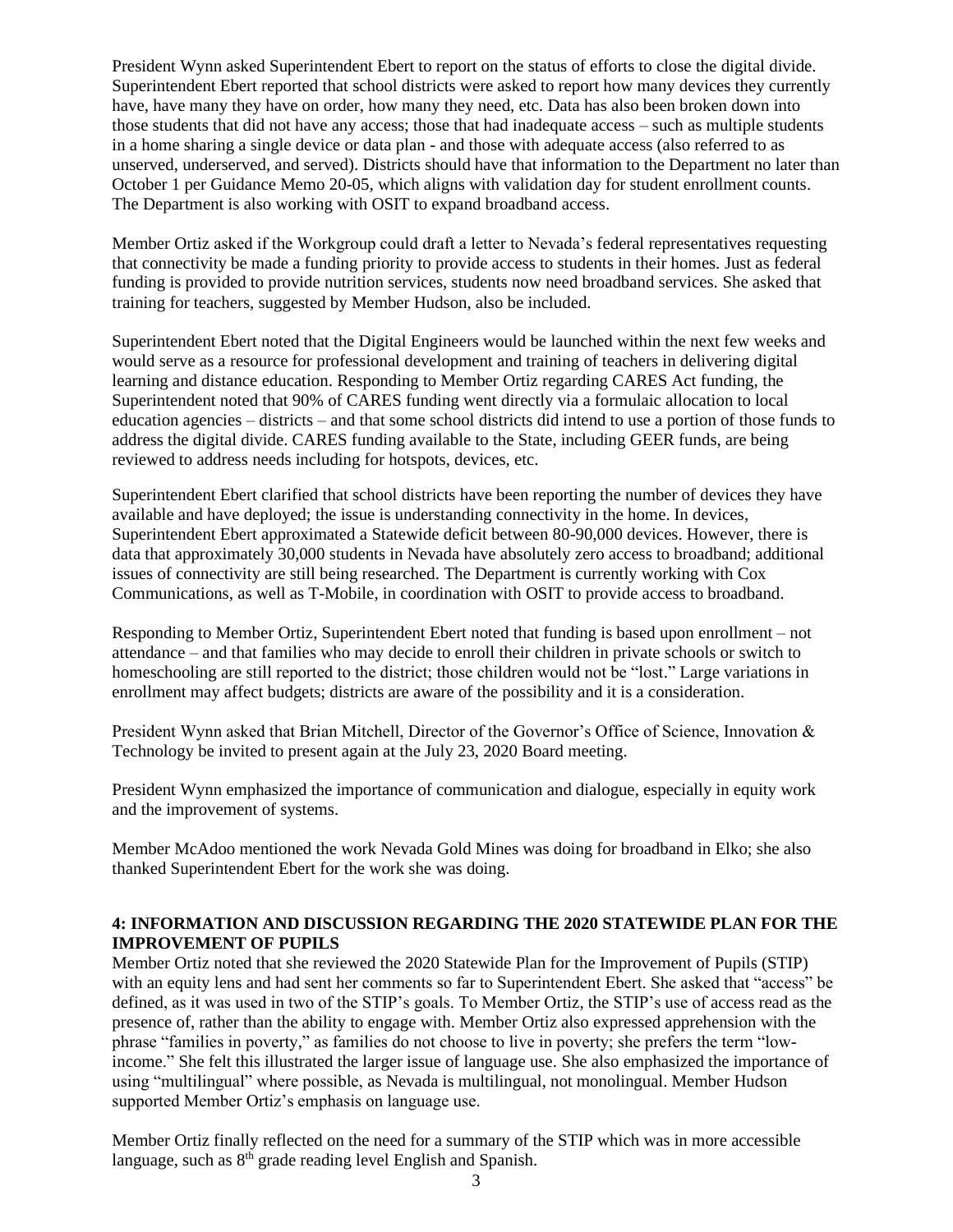# **5: FUTURE AGENDA ITEMS**

Member Ortiz noted that the largest items for the next meeting would include the budget, as well as barriers to technology and barriers created by technology, and how best to support them. She also supported further reviewing equity lenses.

## **6: PUBLIC COMMENT #2**

No public comment.

# **7: ADJOURNMENT**

Meeting adjourned at 2:48 P.M.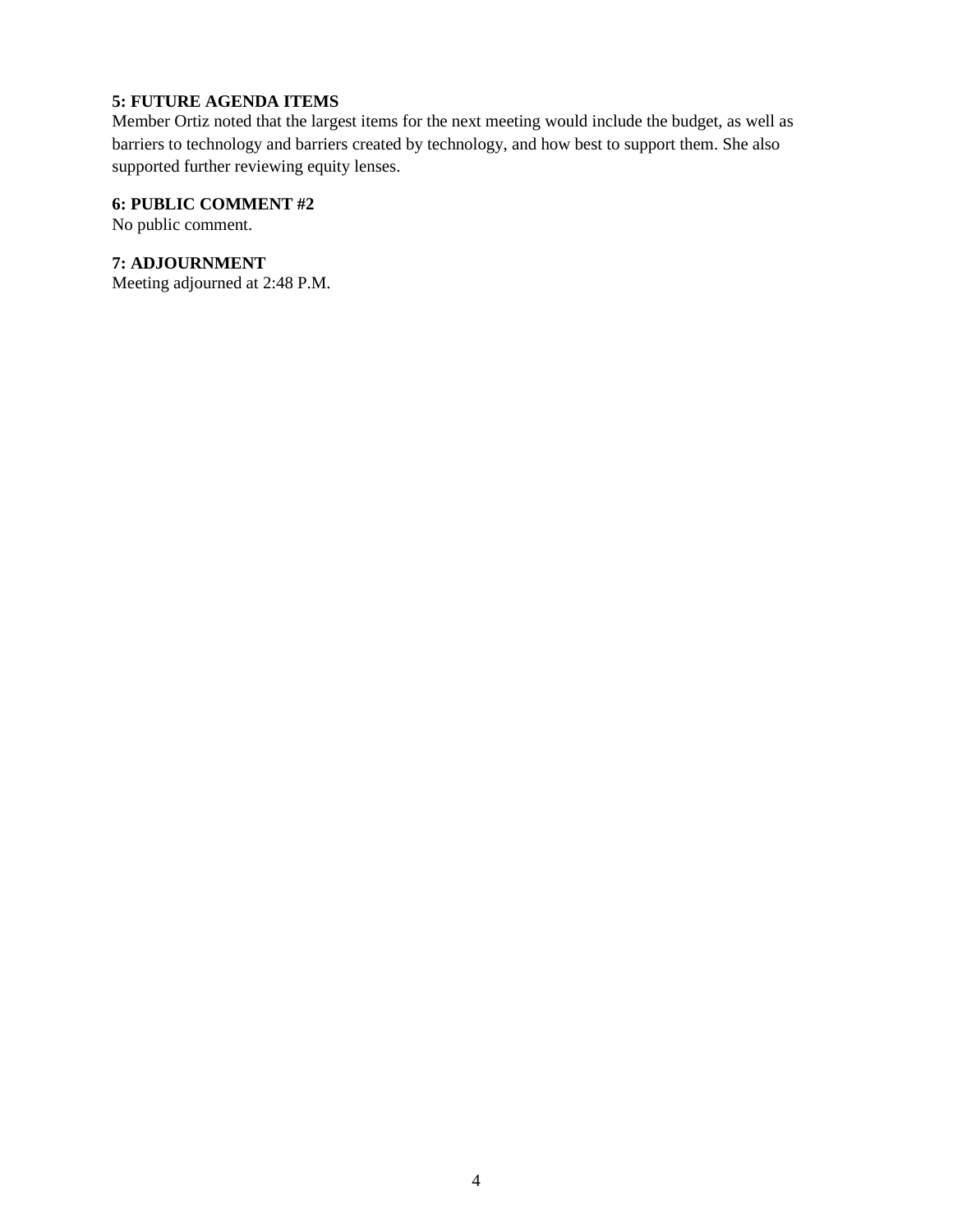1. The Nevada Immigrant Coalition submitted public comment regarding School Reopening Plans.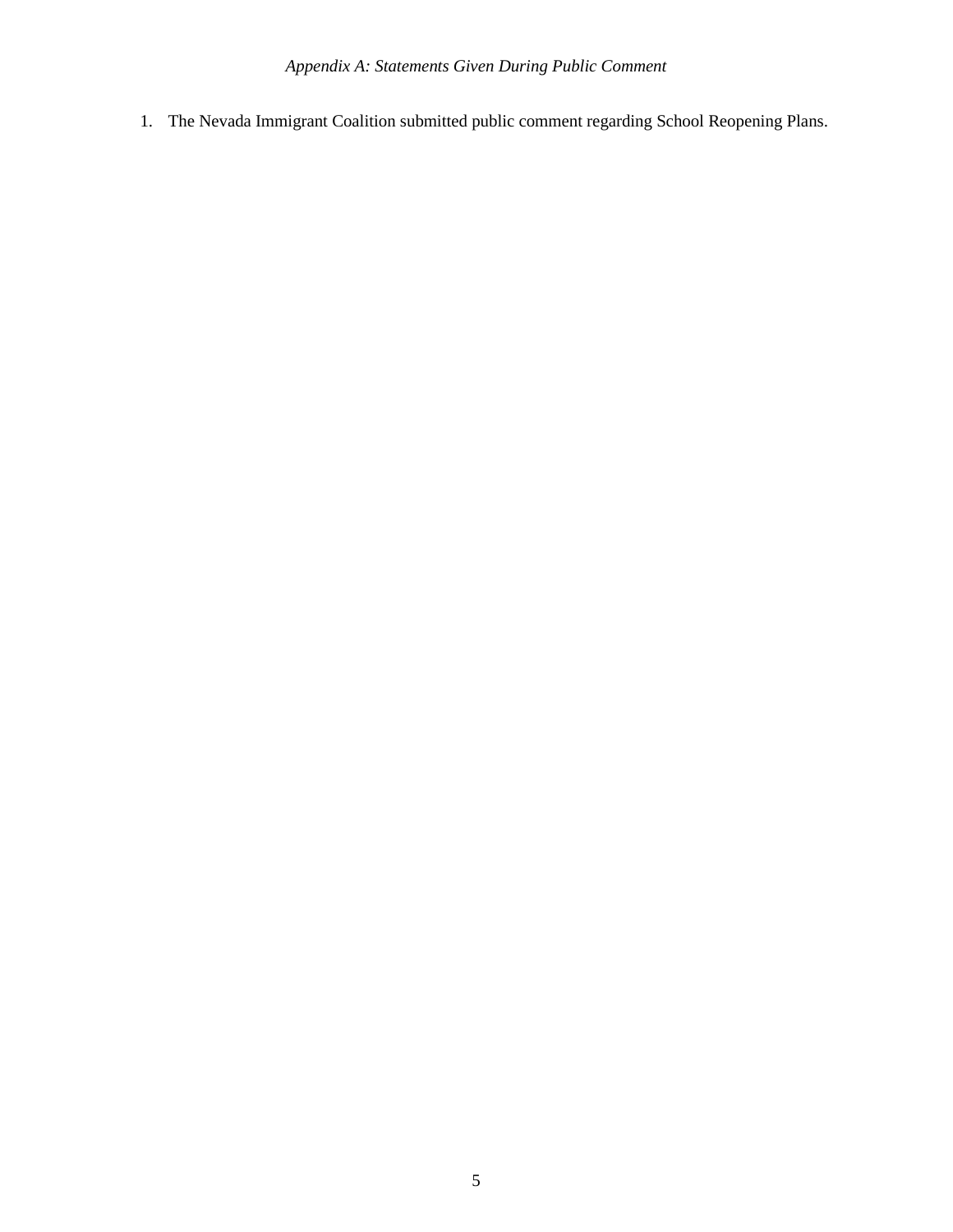## **Item A1, Nevada Immigrant Coalition**

June 29, 2020

Nevada State Board of Education

#### Re: NDE REVIEW OF SCHOOL REOPENING PLANS

Dear President Wynn, State Board of Education members and Superintendent Ebert,

We ask that NDE review school reopening plans with a focus on equity and the unevenness of educational opportunities that many of the state's school reopening plans do not yet address.

1. Reopening PLANS SHOULD DEAL WITH UNEQUAL ACCESS TO BROADBAND. Principals in Title I communities who have reached out to their "no contact" students have discovered that many families cannot get broadband access. Cox will not allow access to special digital \$9.95 student deal if a family owes money on their bill. Many apartment complexes don't have WIFI wiring. Families who live in weekly rentals have to pay for WIFI at very high rates.

The reopening plan for school districts must address broadband access since remote learning is now more than half of the learning week for CCSD and Washoe. School districts should not assume that children in our poorest communities will somehow be able to figure out how to connect to broadband. See below graphic prepared by Mi Familia Vota based on Census data that shows that in Las Vegas Metro inner city area as few as 30% have access to broadband, and in the suburbs, about 90% have access to broadband. The lighter the color, the less access to broadband.

[Graphic can be found on the following page]

2. PLANS SHOULD CONTAIN MEASURES TO REENGAGE "NO CONTACT" and UNENGAGED STUDENTS.

Reaching out to students who were not engaged during remote learning the last quarter of Spring 2020 should be part of reopening. In CCSD "contact" merely means that a teacher established some kind of communication. (Eg. Teacher, "are you OK?" Student "yes.") Our analysis of CCSD data is that students who did not engage in LEARNING may be as high as 70,000 students, or 22%, which would be in line with national surveys of "chronically absent" children during remote learning (30%) (EdWeek, 2020).



This "unengaged" group is disproportionately children of color, FRL and ELL according to our analysis of CCSD "no contact" demographic data for a one-week period in April.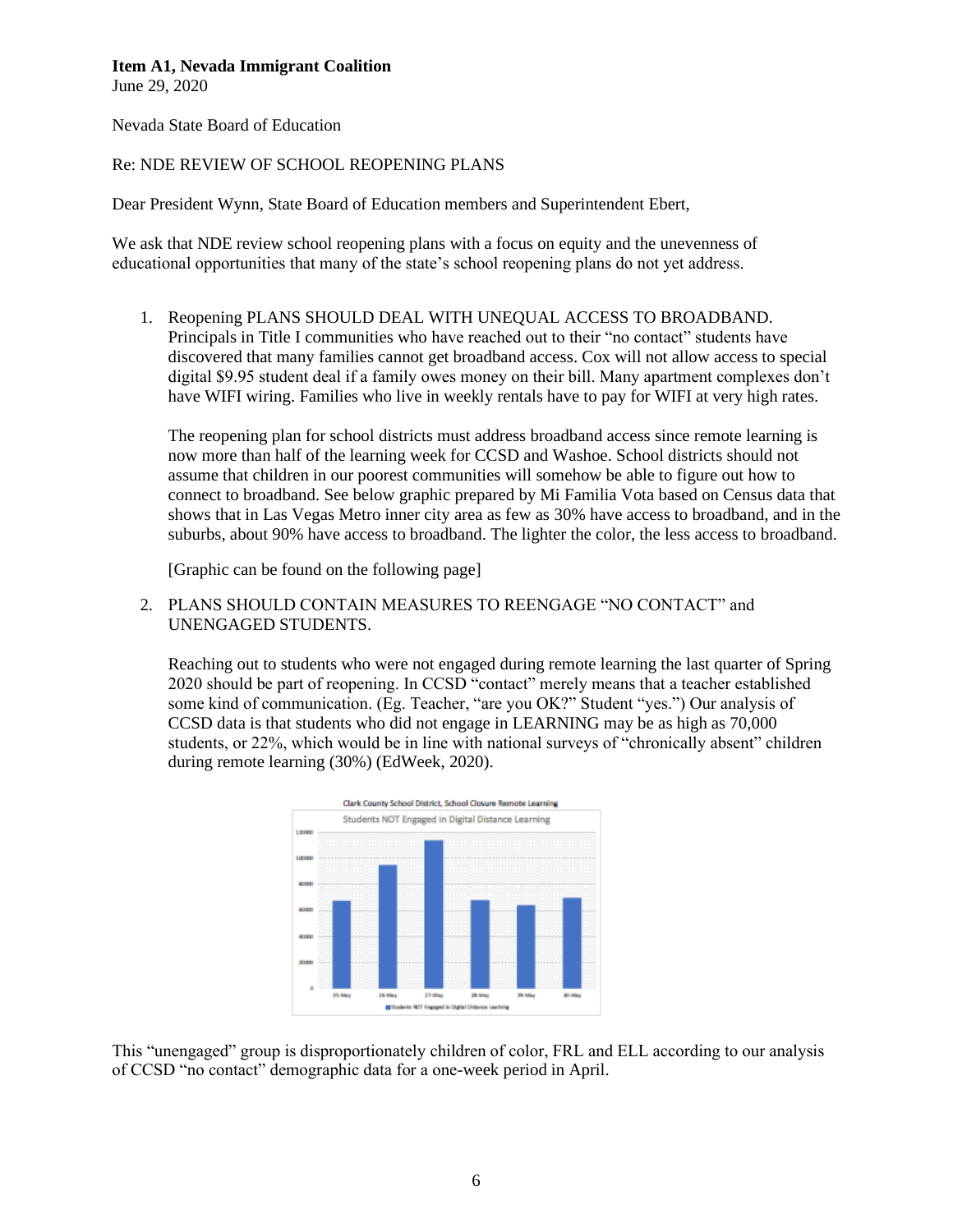# Demographics of CCSD General Ed Students NOT engaged in Remote Learning, April 13-19, 2020

|                                      | <b>REGION 1</b>   |            |                   | <b>REGION 2</b>   |                   |                   | <b>REGION 3</b>   |                       |         |
|--------------------------------------|-------------------|------------|-------------------|-------------------|-------------------|-------------------|-------------------|-----------------------|---------|
|                                      | <b>Enrollment</b> | NO Contact | <b>Difference</b> | <b>Enrollment</b> | <b>NO Contact</b> | <b>Difference</b> | <b>Enrollment</b> | NO Contact Difference |         |
| <b>Hispanic</b>                      | 44.6%             | 48.3%      | $+3.7%$           | 44.2%             | 49.3%             | $+5.1%$           | 51.1%             | 56.4%                 | $+5.3%$ |
| Caucasian                            | 23.6%             | 18.8%      | $-4.8$            | 22.1%             | 17.5%             | $-4.6$            | 25.6%             | 19.5%                 | $-6.1%$ |
| <b>Black</b>                         | 20.2%             | 22.8%      | $+2.6$            | 13.8%             | 15.5%             | $+1.7$            | 10.6%             | 12.5%                 | $+1.9%$ |
| Multiracial                          | 6.9%              | 5.9%       | $-1.0$            | 7.7%              | 6.8%              | $-0.9$            | 6.3%              | 5.5%                  | $-0.8$  |
| <b>Native</b><br>American            | 0.3%              | 0.4%       | $+0.1$            | 0.2%              | 0.3%              | $+0.1$            | 0.2%              | 0.3%                  | $+0.1$  |
| Asian-<br>Pacific<br><b>Islander</b> | 4.5%              | 3.7%       | $-0.8$            | 12.1%             | 10.5%             | $-1.6%$           | 6.2               | 5.8                   | $-0.4%$ |

# 3. REMOTE LEARNING PLAN SHOULD ADDRESS IMPLEMENTATION OF ELL and SPECIAL ED LEARNING STRATEGIES SO THAT TEACHERS CAN SUPPORT ELLs and Special Ed IN A VIRTUAL SETTING.

CCSD draft plan contains no provisions for ELL or Special Ed students at this time, so ELL and Special ED supports will be "add ons." We note that CCSD budget contains no monies allocated to these groups.

In CoVID19 school closure, the CCSD ELL department offered ELL learning platform for teachers to support ELL students. According to our data, at the beginning of the school closures, about 20 teachers accessed the ELL Remote Learning platform, and at the end, about 2000. That still leaves 16,000 teachers who did not avail themselves of ELL remote learning supports. We ask that all plans address implementation and accountability around ELL and Special Ed learning. 4. CCSD PLAN ASSUMES THAT CHILDREN CAN DO A YEAR'S WORTH OF LEARNING

IN ONE SEMSTER IN A HYBRID MODEL.

The CCSD plan assumes that every student has the capacity to learn one full semester of content in one semester under hybrid schedule. However, we note that by 8th grade, ELL students are two grades behind in both Math and ELA. Is there any research that supports this? What additional supports might need to be in place?

- 5. FAMILY ENGAGEMENT. Families are ready to help their students, however, every district needs to "up" its family engagement efforts.
	- a. The plan should teach families how to use a computer and access remote learning
	- b. Family remote learning should be accessible in Spanish. According to Guinn Center, in about half of Southern Nevada's K12 families, at least one parent does not speak English well. Our group worked hard with CCSD to fix their remote learning Spanish webpage, but districts need to start by thinking that not all parents speak English well.
	- c. Provide training/workshops for parents on how to use/navigate/supporting kids with distance learning
	- d. Put effort in up-to-date emails and contact data NOW, not in August.

Plans should not assume equity will somehow take care of itself. It is critical to reach all students and not just make assumptions in order to avoid a lost generation who de facto "dropped out" from learning.

With respect, Sylvia Lazos Ed Committee, Nevada Immigrant Coalition